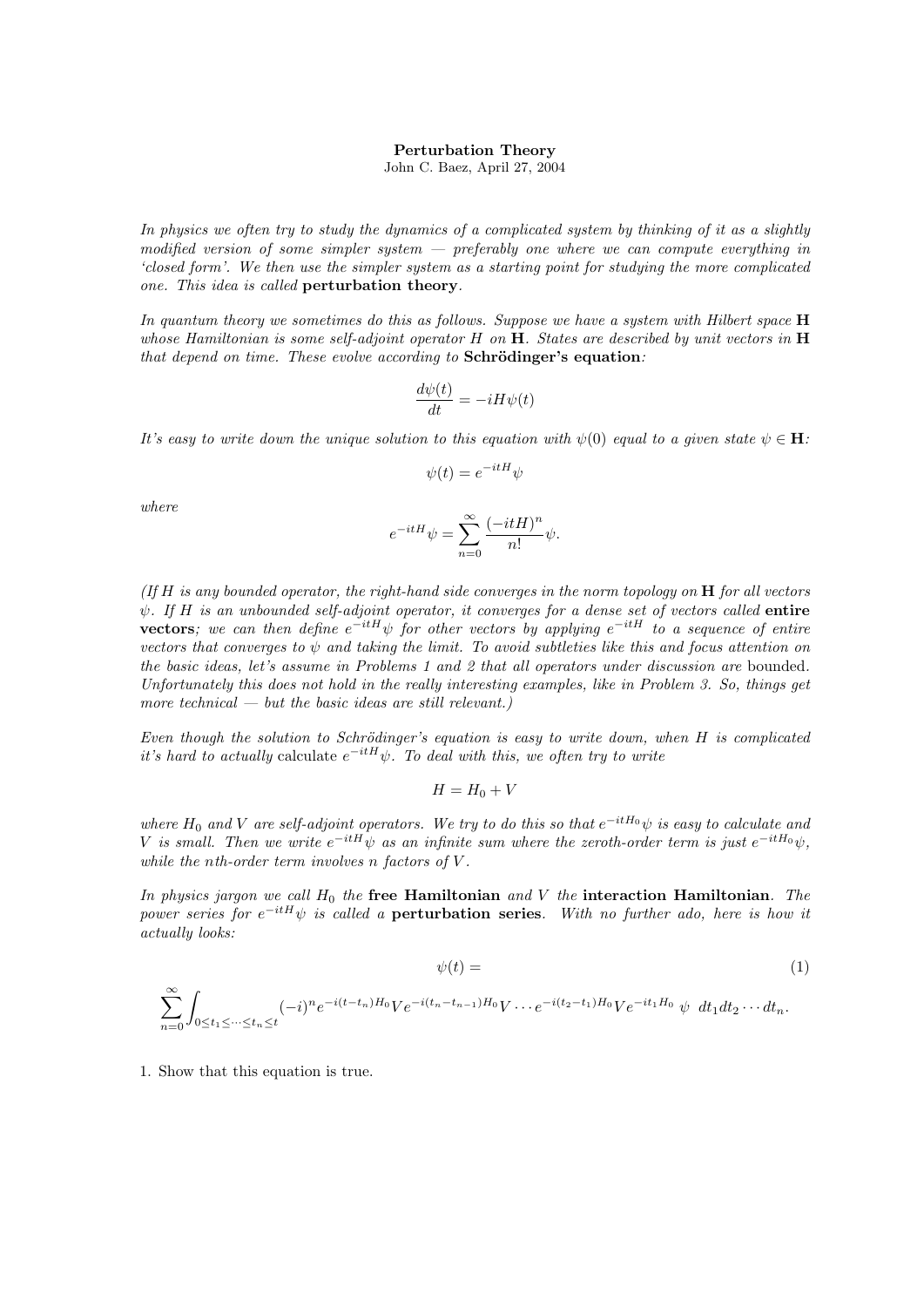Hint: Here's one way. The basic theorem on ordinary differential equations  $-$  Picard's theorem  $$ assures us that when  $H$  is bounded, Schrödinger's equation

$$
\frac{d\psi(t)}{dt} = -iH\psi(t)
$$

has a unique solution with the initial conditions

 $\psi(0) = \psi.$ 

So, it suffices to show that if we define  $\psi(t)$  using (1), it satisfies Schrödinger's equation and these initial conditions. I'll be satisfied if you check this at the physicist's level of rigor  $-$  namely, by taking (1) and performing plausible manipulations without checking the analyst's fine print that guarantees they're allowed. It's actually easy to check this fine print when  $H_0$  and V are bounded — but that's not the point of this exercise!

We can make the meaning of the perturbation series clearer if we work in the **interaction represen**tation. In this approach, we to 'factor out' the effect on time evolution due to the free Hamiltonian. To do this, we focus attention on

$$
\psi_{\rm int}(t) = e^{itH_0}\psi(t)
$$

instead of  $\psi(t)$ . Similarly, we focus attention on

 $V(t) = e^{itH_0}Ve^{-itH_0}$ 

instead of V. Since we're assuming  $e^{itH_0}$  is easy to compute, a formula  $\psi_{int}(t)$  is just as good as a formula for  $\psi(t)$ . And here it is:

2. Starting with equation (1), show that

$$
\psi_{\rm int}(t) = \sum_{n=0}^{\infty} \int_{0 \le t_1 \le \dots \le t_n \le t} (-i)^n V(t_n) \dots V(t_1) \psi \, dt_1 \dots dt_n.
$$
\n(2)

Formula (2) will eventually lead us to Feynman diagrams if we start drawing pictures like this:

ľ

$$
\begin{array}{c}\n\bigvee \\
\bullet \\
\bullet \\
\downarrow\n\end{array} - iV(t)
$$

to stand for the operator  $-iV(t)$ . We think of this as a picture of the system evolving in a boring way according to the free Hamiltonian except for an 'interaction' that occurs at time t. If we use the usual trick for drawing composition of linear operators, formula (2) says that the time evolution in the interaction representation:

$$
\begin{array}{ccc}\tilde{U}(t)&\mathbf{H}&\to&\mathbf{H}\\ \psi&\mapsto&\tilde{\psi}(t)\end{array}
$$

is given as follows:

U˜(t) = + Z 0≤t1≤t •−iV (t1) dt<sup>1</sup> + 0≤t1≤t2≤t •−iV (t1) •−iV (t2) dt1dt<sup>2</sup> + · · ·